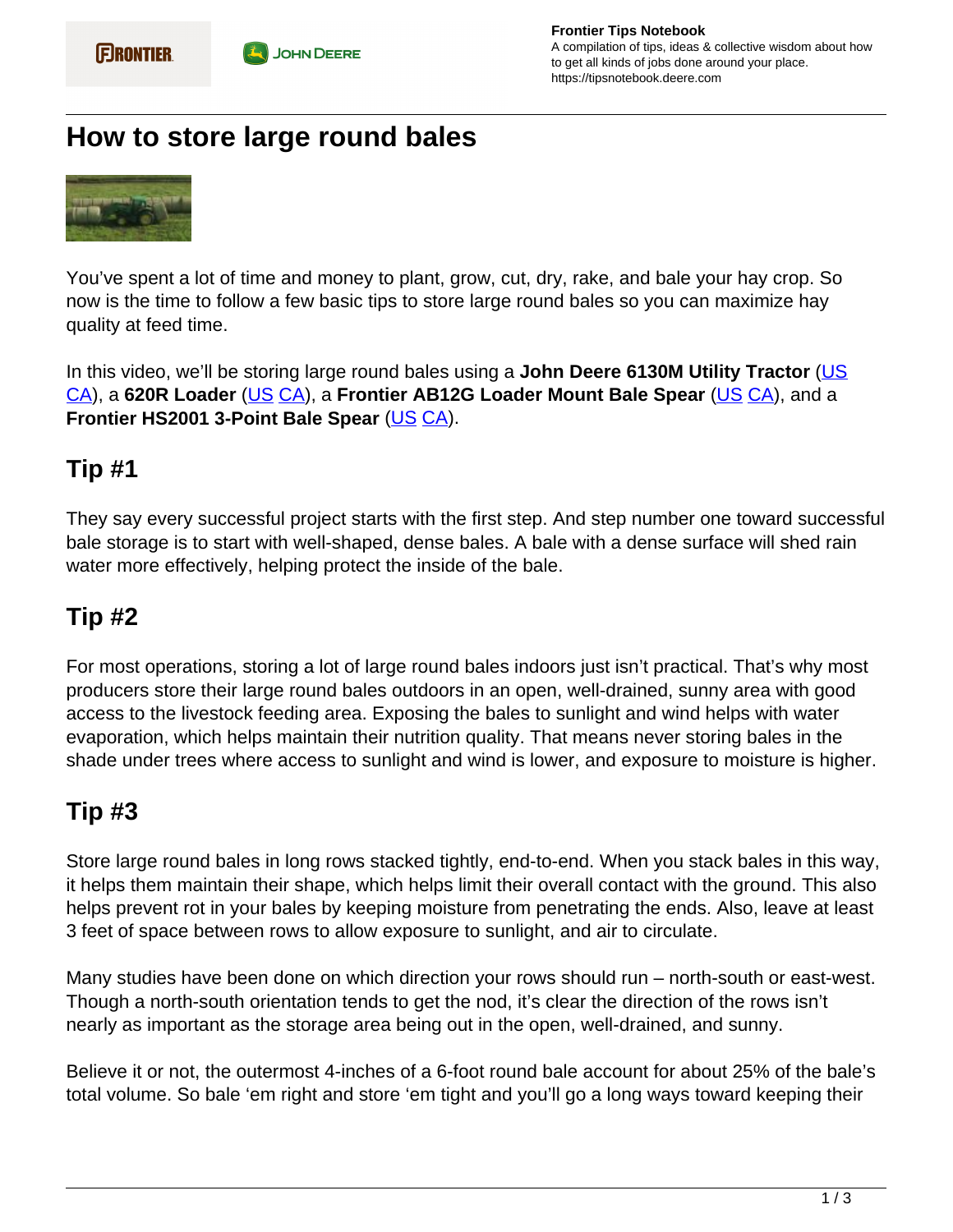nutrition value up and storage losses down.

Don't forget, always read the Operator's Manual before storing or operating any piece of equipment, and follow all operating and safety instructions

And remember, if you're looking for equipment that's built to get the job done season after season, year after year, you'll find it – and all kinds of advice on how to use it – every day at your John Deere dealer.

### **Helpful Links**

Frontier Bale Spears (US CA)

John Deere Tractors (US CA)

John Deere Loaders (US CA)

The Basics Of Haymaking

How To Load Netwrap On A 460M Round Baler

Round Baler Basics For A 460M Round Baler

How To Set Up And Operate A Mower Conditioner

Top 10 Implements For A Livestock Operation

Using a Frontier DM50 Series Disc Mower

Using a Frontier WR00 Series Carted Wheel Rake

Using a Frontier WR31 High Capacity Carted Wheel Rake

How to choose the right hay tedder for you

How GPS guidance can improve your comfort and productivity

How to handle large round bales

Find Your Dealer (US CA)